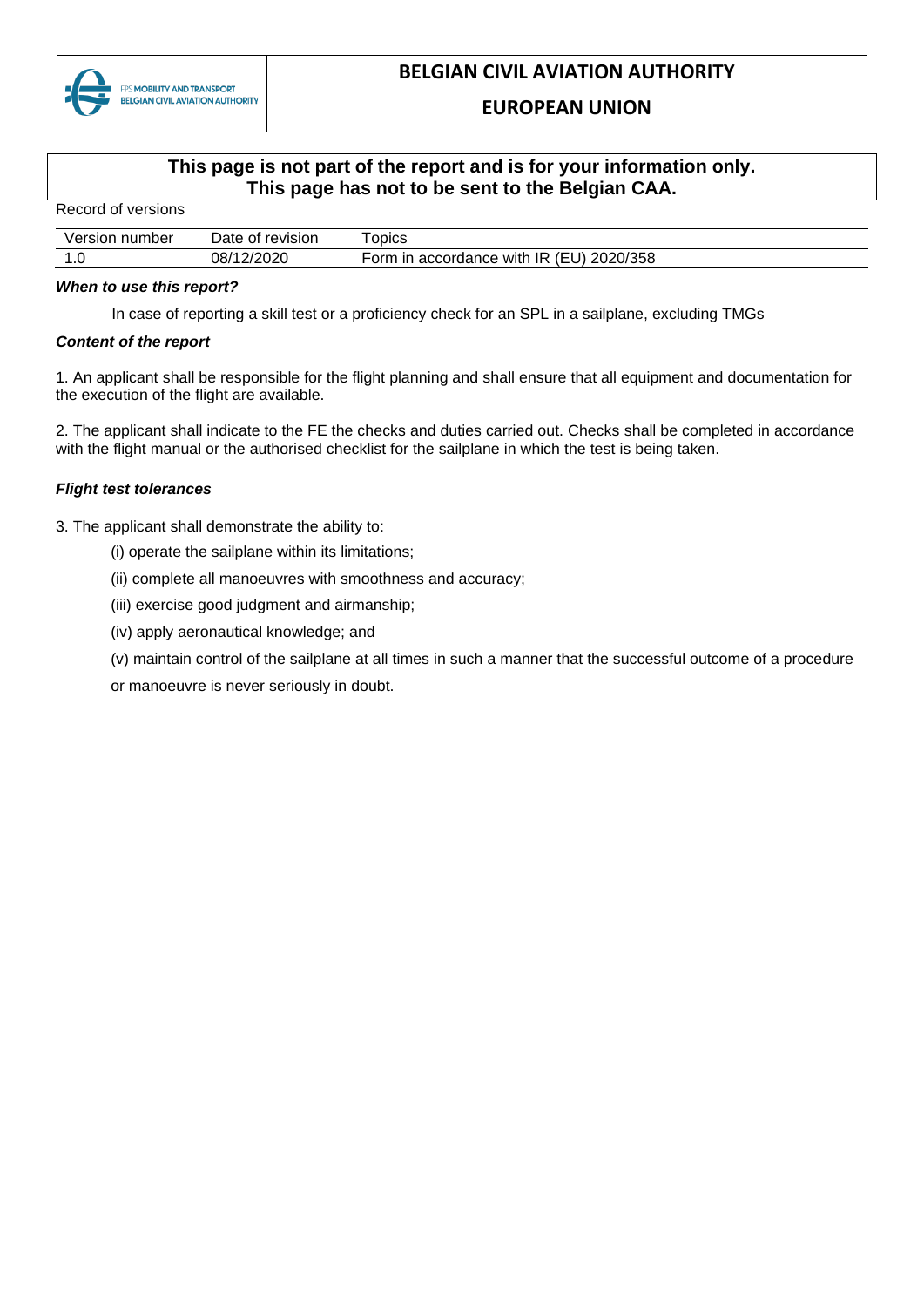Note: Use of checklist(s), airmanship, control of sailplane by external visual reference, look-out procedures etc. apply in all sections.

| <b>SECTION 1</b><br><b>PRE-FLIGHT OPERATIONS AND DEPARTURE</b> |                                                                                                           | Examiner's<br>initials when<br>test/check<br>completed |
|----------------------------------------------------------------|-----------------------------------------------------------------------------------------------------------|--------------------------------------------------------|
| a                                                              | Pre-flight sailplane (daily) inspection, documentation, flight planning, NOTAM(s)<br>and weather briefing |                                                        |
| b                                                              | Verifying in-limits mass and balance and performance calculation                                          |                                                        |
| С                                                              | Aeroplane inspection & servicing                                                                          |                                                        |
| d                                                              | Sailplane servicing compliance                                                                            |                                                        |
|                                                                | SECTION 1. Passed                                                                                         | Failed $\Box$                                          |

## **Note for SECTION 2A-2B-2C: At least for one of the three launch methods, all the mentioned items are fully exercised during the skill test.**

| <b>SECTION 2A</b><br><b>WINCH OR CAR LAUNCH</b> |                                                                      | Examiner's<br>initials when<br>test/check<br>completed |               |
|-------------------------------------------------|----------------------------------------------------------------------|--------------------------------------------------------|---------------|
| a                                               | Signals before and during launch, including messages to winch driver |                                                        |               |
| b                                               | Adequate profile of winch launch                                     |                                                        |               |
| C                                               | Simulated launch failure (during launch or in free flight)           |                                                        |               |
|                                                 | Situational awareness                                                |                                                        |               |
|                                                 |                                                                      | SECTION 2A. Passed                                     | <b>Failed</b> |

| <b>SECTION 2B</b><br><b>AEROTOW LAUNCH</b> |                                                                                                                       | Examiner's<br>initials when<br>test/check<br>completed |               |
|--------------------------------------------|-----------------------------------------------------------------------------------------------------------------------|--------------------------------------------------------|---------------|
| a                                          | Signals before and during launch, including signals to or communications with<br>the tow plane pilot for any problems |                                                        |               |
| b                                          | Initial roll and take-off climb                                                                                       |                                                        |               |
| с                                          | Launch abandonment (simulation only or 'talk-through')                                                                |                                                        |               |
| d                                          | Correct positioning during straight flight and turns                                                                  |                                                        |               |
| е                                          | Out of position and recovery                                                                                          |                                                        |               |
| . f                                        | Correct release from tow                                                                                              |                                                        |               |
| g                                          | Look-out and airmanship through the whole launch phase                                                                |                                                        |               |
|                                            |                                                                                                                       | <b>SECTION 2B. Passed</b>                              | <b>Failed</b> |